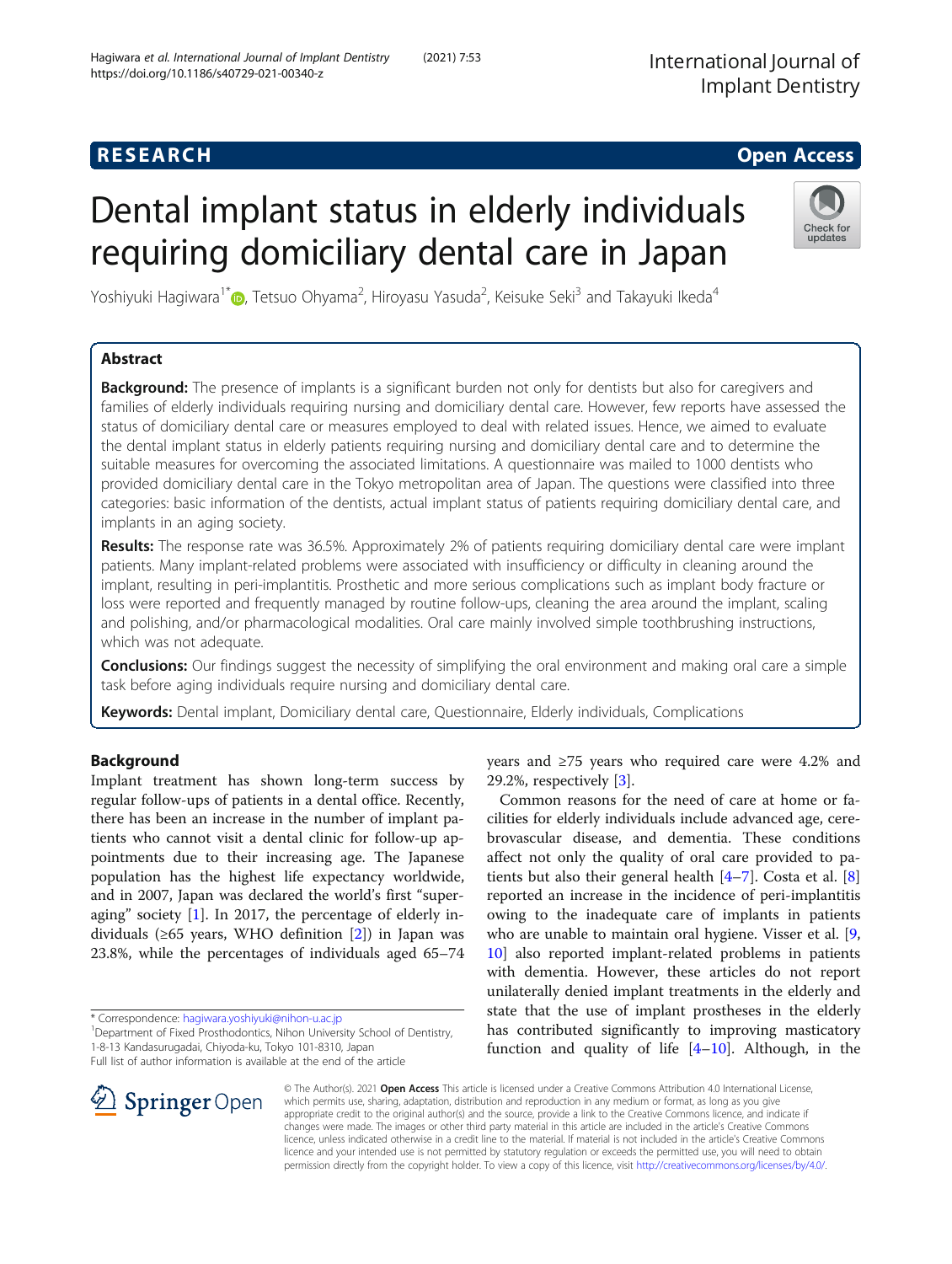cases of elderly people who need long-term care, they emphasize concerns about poor oral hygiene and periimplantitis. Consequently, there is an increase in the need for domiciliary dental care [\[11](#page-6-0)–[13\]](#page-6-0) whereby dentists or dental hygienists provide dental treatment and specialized oral care by visiting the homes, care facilities, or hospitals of patients who cannot visit dental clinics for physical or psychological reasons. However, the visited location is usually not equipped with dental infrastructure; hence, the treatment provided primarily includes simple caries treatment, adjustment and repair of dentures, and oral care. However, global awareness about domiciliary dental care is inadequate, and the system differs according to the medical insurance system, number of dentists, geographical requirements, and patient populations in different countries and regions [[11](#page-6-0)– [13\]](#page-6-0).

The oral condition of patients requiring domiciliary dental care is generally poor, and there are various limitations in the dental equipment that are used for this mode of treatment. These patients need treatment in an environment that is completely different from that in a dental clinic; therefore, the presence of implants becomes a significant burden not only for dentists but also for caregivers and families and impedes adequate oral care. However, few reports have assessed the current status of this modality or the measures employed to deal with related issues [\[14,](#page-6-0) [15\]](#page-6-0).

Hence, the purpose of this study was to determine the status of implants placed in elderly individuals requiring long-term nursing and domiciliary dental care in Japan and to investigate the suitable measures for overcoming the associated limitations.

## metropolitan area in 2017. The participants were randomly selected using a table of random numbers from registered dentists who provided domiciliary dental care. The questionnaire comprised 13 questions (Table 1) classified under the following three categories: basic information of the dentists (3 questions), actual implant status of patients requiring domiciliary dental care (5 questions), and implants in an aging society (5 questions). This study was performed after obtaining approval from the ethics committee of Nihon University School of Dentistry (No. 2016-18).

#### Results

In total, 365 dentists (36.5%) responded to the questionnaire. The mean duration of clinical experience was 27.5 years (median 22.5 years), while the mean duration of experience in providing domiciliary dental care was 11 years (median 7.5 years). Of the 365 respondents, 189 (51.7%) confirmed that they performed implant treatment in their own clinics. The types of facilities visited for domiciliary dental care and the number of implant patients encountered are shown in Table [2](#page-2-0). Six types of facilities were visited for domiciliary dental care: patients' homes, special nursing home for the elderly (SNHs), long-term care health facilities (LCHFs), private nursing homes for the elderly (PNHs), hospitals, and day care services (DCSs) for individuals with dementia. Implant patients accounted for 2% of the total number of patients receiving domiciliary dental care. The percentage differed across facilities, being higher in homes, PNHs, and DCSs.

## Actual implant status of patients requiring domiciliary dental care

The most common implant superstructure encountered was a fixed prosthesis (crowns and bridges). Patients with exposed implant abutments and broken

| Methods |  |
|---------|--|
|---------|--|

A questionnaire was sent via mail to 1000 dentists providing domiciliary dental care within the Tokyo

| Basic information of the dentists<br>Q1. Years of clinical experience<br>Q2. Years of experience providing domiciliary dental care<br>Q3. Provision of implant treatment in the respondent's own clinic<br>Q4. Type of facilities visited for domiciliary dental care and the number of implant patients<br>Actual implant status of patients requiring<br>domiciliary dental care<br>Q5. Types or status of implant prostheses encountered in domiciliary dental care<br>Q6. Types of implant-related complications encountered<br>Q7. Countermeasures/treatment for implant-related problems and complications<br>Q8. Oral care/care instructions provided in domiciliary dental care<br>Q9. Whether there is a necessity of implants (prostheses) in patients requiring domiciliary dental care<br>Implants in an aging society |
|------------------------------------------------------------------------------------------------------------------------------------------------------------------------------------------------------------------------------------------------------------------------------------------------------------------------------------------------------------------------------------------------------------------------------------------------------------------------------------------------------------------------------------------------------------------------------------------------------------------------------------------------------------------------------------------------------------------------------------------------------------------------------------------------------------------------------------|
|                                                                                                                                                                                                                                                                                                                                                                                                                                                                                                                                                                                                                                                                                                                                                                                                                                    |
|                                                                                                                                                                                                                                                                                                                                                                                                                                                                                                                                                                                                                                                                                                                                                                                                                                    |
|                                                                                                                                                                                                                                                                                                                                                                                                                                                                                                                                                                                                                                                                                                                                                                                                                                    |
|                                                                                                                                                                                                                                                                                                                                                                                                                                                                                                                                                                                                                                                                                                                                                                                                                                    |
|                                                                                                                                                                                                                                                                                                                                                                                                                                                                                                                                                                                                                                                                                                                                                                                                                                    |
|                                                                                                                                                                                                                                                                                                                                                                                                                                                                                                                                                                                                                                                                                                                                                                                                                                    |
|                                                                                                                                                                                                                                                                                                                                                                                                                                                                                                                                                                                                                                                                                                                                                                                                                                    |
|                                                                                                                                                                                                                                                                                                                                                                                                                                                                                                                                                                                                                                                                                                                                                                                                                                    |
|                                                                                                                                                                                                                                                                                                                                                                                                                                                                                                                                                                                                                                                                                                                                                                                                                                    |
| Q10. Indications for implants (prostheses) in domiciliary dental care                                                                                                                                                                                                                                                                                                                                                                                                                                                                                                                                                                                                                                                                                                                                                              |
| Q11. Necessity of consulting services (from implant societies or dental associations or universities) for<br>implant problems/complications in domiciliary dental care                                                                                                                                                                                                                                                                                                                                                                                                                                                                                                                                                                                                                                                             |
| Q12. Whether implant treatment history/information provided by patients was useful                                                                                                                                                                                                                                                                                                                                                                                                                                                                                                                                                                                                                                                                                                                                                 |

Table 1 Summary of the questionnaire sent to dentists who provided domiciliary dental care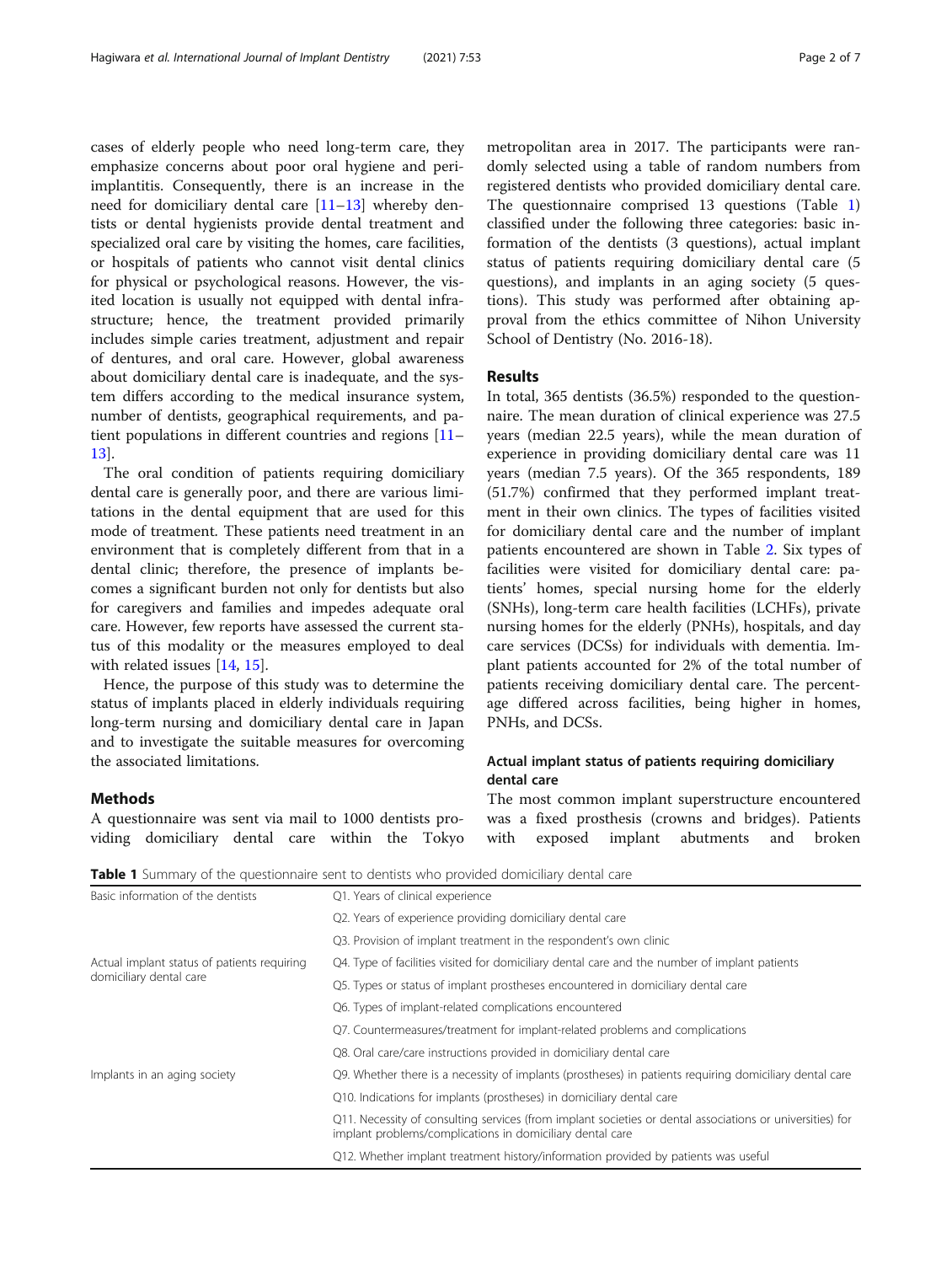| Type of facility                                  | <b>Number of facilities</b><br>visited | Total number of<br>patients | Number of implant patients (percentage of total<br>patients) |
|---------------------------------------------------|----------------------------------------|-----------------------------|--------------------------------------------------------------|
| Patient's homes                                   | 2857                                   | 3637                        | 90 (2.5%)                                                    |
| Special nursing home for the elderly              | 410                                    | 1024                        | $11(1.1\%)$                                                  |
| Long-term care health facilities                  | 60                                     | 671                         | $8(1.2\%)$                                                   |
| Private nursing homes for the elderly             | 291                                    | 170                         | $9(5.3\%)$                                                   |
| Hospitals                                         | 32                                     | 240                         | 3(1.3%)                                                      |
| Daycare services for individuals with<br>dementia | 6                                      | 36                          | $1(2.8\%)$                                                   |
| Total                                             | 3656                                   | 5878                        | 122 (2.1%)                                                   |

<span id="page-2-0"></span>Table 2 Types of facilities visited for domiciliary dental care in the Tokyo metropolitan area and the number of implant patients in these facilities

superstructures that were left untreated were also evaluated, and we found that these problems were difficult to manage via domiciliary dental care (Fig. 1). Many implant-related complications were associated with insufficiency or difficulty in cleaning around the implant, ultimately resulting in peri-implantitis. In addition to prosthetic complications such as chipping or fracture of veneering materials, loosening or fracture of abutment screws, and loss of cement retention, serious complications such as implant fracture or loss were also found (Fig. [2\)](#page-3-0). These complications were frequently managed by routine follow-ups. Several patients underwent passive treatments, such as cleaning the area around the implant, scaling and polishing, and/or pharmacological modalities; this highlights the difficulties associated with proactive management of implants via domiciliary dental care (Fig. [3](#page-3-0)). Oral care primarily involved routine toothcleaning methods using equipment, such as toothbrushes, interdental brushes, and dental floss; no aggressive intervention was used. Oral hygiene instructions were provided to the families or caregivers (Fig. [4\)](#page-4-0).

#### Implants in an aging society

Regarding the need for implant treatments in patients requiring nursing care, 73% of the respondents opined that implants were not necessary in such patients.

Moreover, many respondents preferred to manage implants using measures such as implant overdentures, implant removal, or conversion to sleeping (submerged) implants before patients reached the stage of requiring nursing and domiciliary dental care (Fig. [5](#page-4-0)). Additionally, 88% of the respondents stated that consulting services were necessary for implant-related problems, and 90% stated that information regarding the implant treatment (position of implant placement, implant system used, retained methods of superstructure) was necessary.

## **Discussion**

The response rate for the survey in this study was 36.5%, which is slightly lower than the typical response rate for postal surveys  $[16]$  $[16]$ . This was a fact-finding survey pertaining to implant patients requiring domiciliary dental care. Accordingly, if we assume the presence of bias due to factors such as the lack of survey completion because of no implant patients or no experience or interest in implant treatment, the actual implant status of patients requiring nursing and domiciliary dental care could be worse than that suggested by the results of this survey.

#### Domiciliary dental care

This survey found that approximately 62% of patients who received domiciliary dental treatment/care resided

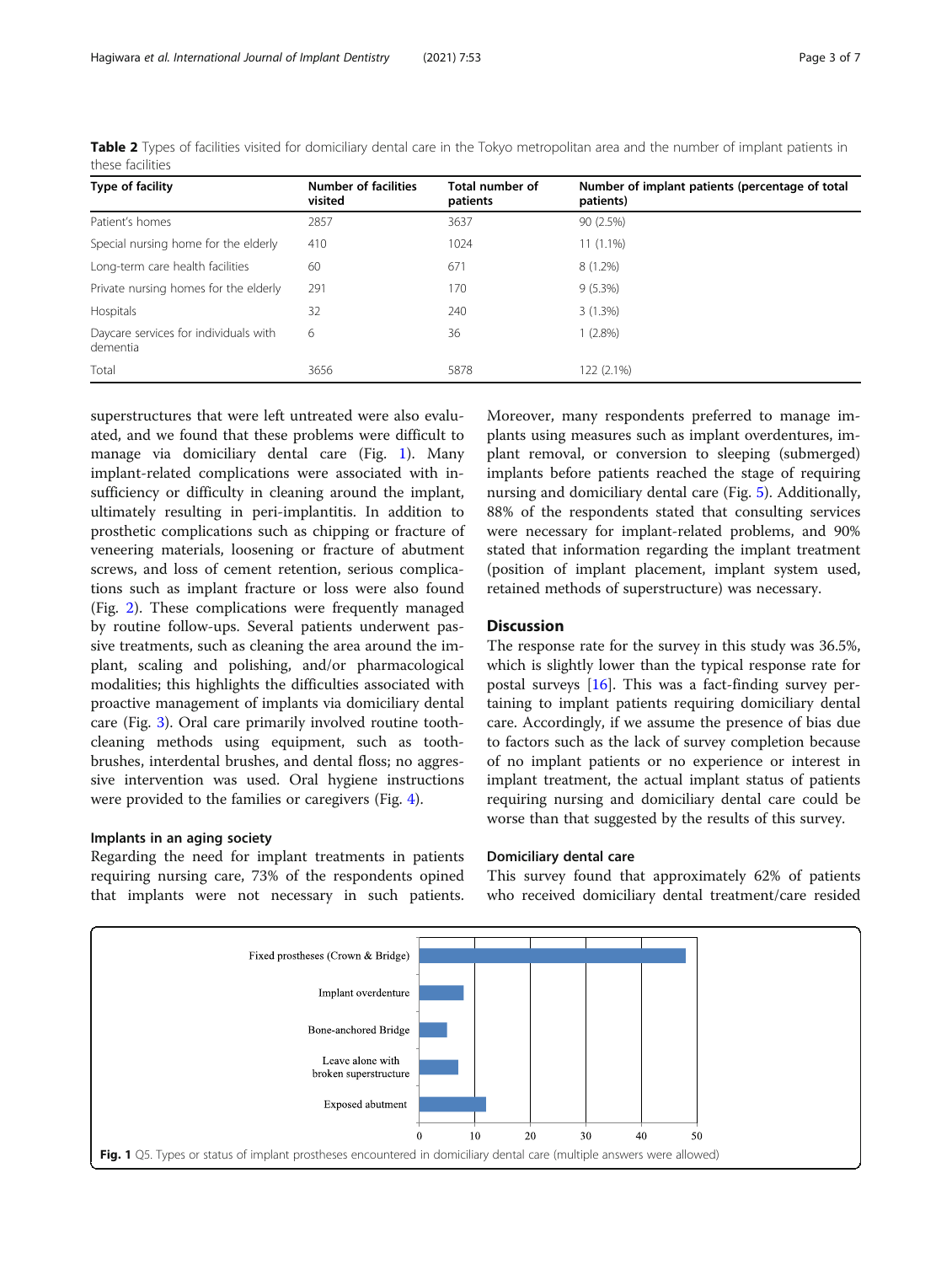<span id="page-3-0"></span>

in their homes. Various types of nursing facilities are visited for providing domiciliary dental care. SNHs are permanent residential facilities for individuals who require constant care, cannot be cared for at home, and/or have relatively severe systemic conditions, such as immobility or dementia. LCHFs are temporary residential facilities for elderly individuals requiring medical care or rehabilitation that are primarily centered on rehabilitation measures to enable the individual to return home. PNHs are residential facilities that mainly provide services of daily life, including care services (bathing, toileting, feeding), household assistance (washing, cleaning), and health and medical care. Generally, patients cover all the expenses for using PNHs. DCSs are day care facilities for patients with dementia wherein lifestyle care and functional training are provided on an outpatient basis during the day.

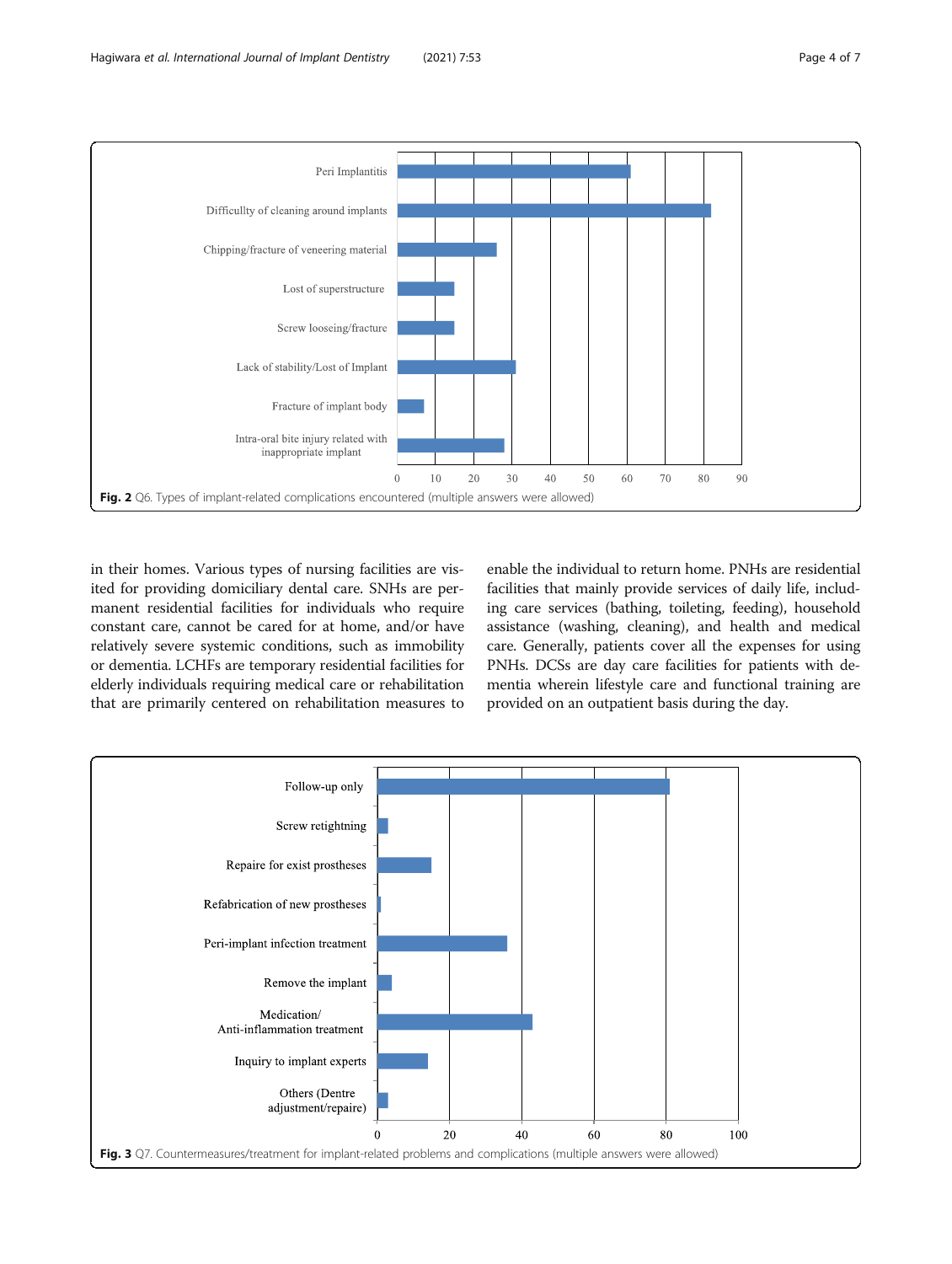<span id="page-4-0"></span>

## Actual implant status of patients requiring domiciliary dental care

In this study, 2% of the total number of individuals receiving domiciliary dental care were implant patients. This proportion is slightly lower than the proportion of implant treatment in those aged 65 years and more (3.8%), according to the Survey of Dental Diseases conducted in Japan in 2016 [\[13\]](#page-6-0). With regard to the distribution of implant patients according to the type of facility, we found the highest percentage in PNHs (5.3%), followed by DCSs and homes. Elderly individuals of a relatively higher socioeconomic group reside in PNHs; consequently, the proportion of implant patients in these facilities was high. The significant number of patients showing evidence of poor hygiene maintenance around the implant, resulting in peri-implantitis, as well as the

presence of serious complications such as implant body fracture or implant loss indicated that the patient or caregiver did not perform oral care in an appropriate manner. We also found that a passive approach was employed for the management of biological complications. This could be attributed to the unfamiliarity of dentists involved in domiciliary dental care with implants. Aggressive interventions and invasive treatments are difficult because of limitations in the treatment environment. Thus, difficulties in providing appropriate dental treatment via domiciliary dental care result in improperly maintained superstructures and inadequately repaired prostheses. In this study, regarding the implant superstructure (crowns and bridges), a detailed analysis of the prosthetic retention options (screw, cement) and the type of facing material was not possible. However,

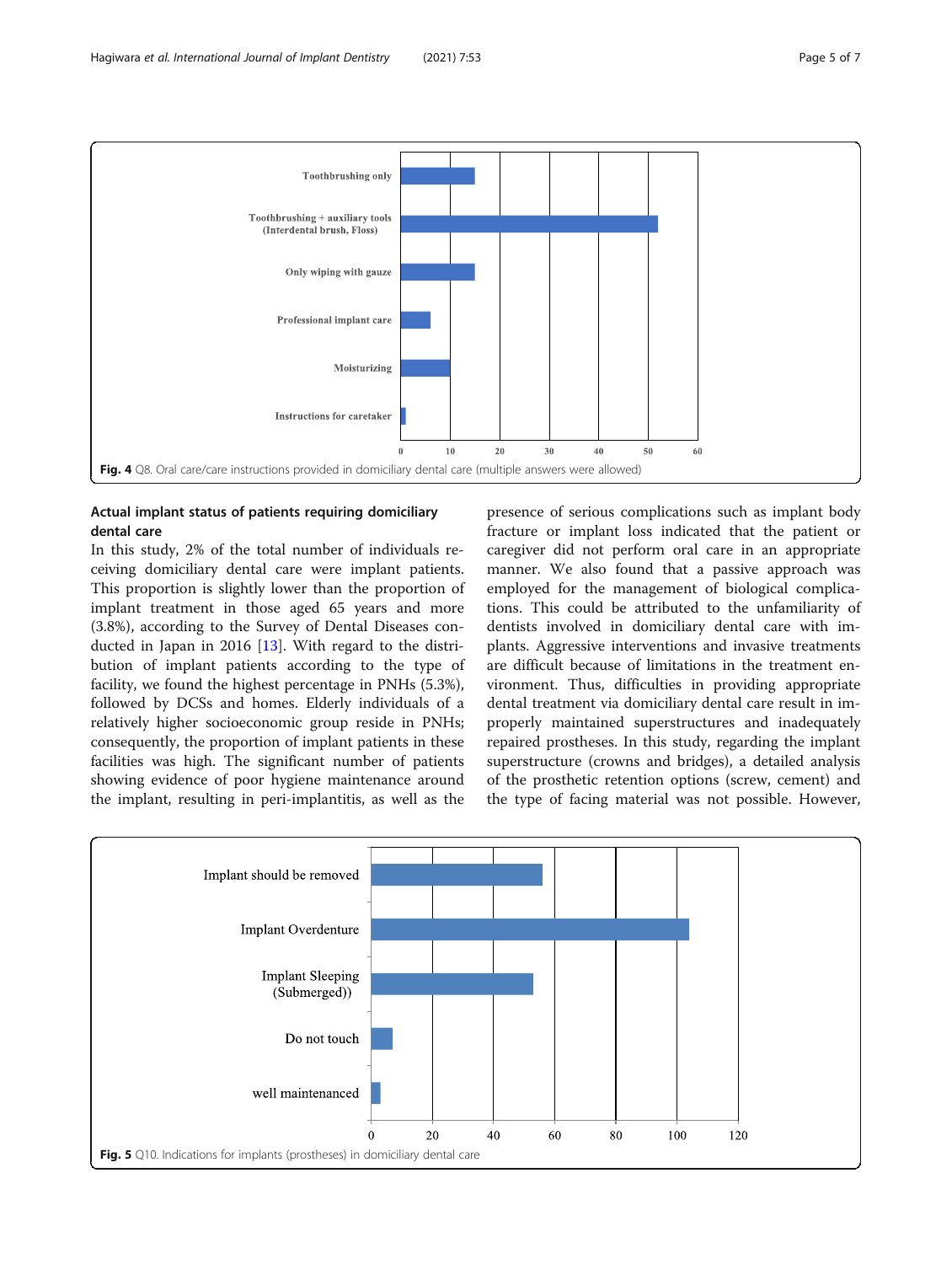many mechanical complications were answered, including veneering material chipping/fracture, screw loosening/fracture, loss of retention (crown detachment), and implant body fracture associated with these types of superstructures. In addition, because of economic limitations associated with aging, the patients may not be able to afford expensive dental treatments.

Furthermore, we found that oral care around the implant primarily involved the use of toothbrushes, interdental brushes, and dental floss, accompanied by cleaning strategies, such as wiping with gauze and moisturizing. This indicates that the maintenance of cleanliness around implants was prioritized, even if aggressive treatment for peri-implantitis could not be performed. However, the patient's family or caregiver barely received instructions regarding oral hygiene maintenance, resulting in inadequate routine oral care. As many elderly individuals depend on their families or caregivers for oral care, educational activities that will enable the caregivers to provide a certain level of oral care to dependent individuals with oral implants are necessary.

### Relationship between an aging society and implant treatment

In this study, 73% of dentists responded that implants were not necessary for patients requiring nursing care, with reasons including difficulty in providing oral care, need for invasive treatment, and difficulty in managing the prosthetic aspects of the implants. This opinion was generalized not only among dentists, but also among family members and caregivers of the patients. The participants of this study were randomly selected, and the respondents were not grouped according to their age or clinical experience, although there was a tendency for relatively experienced dentists to provide domiciliary dental care. Additionally, there was no disagreement regarding the problem of implants in an aging society and the importance/difficulty of domiciliary dental care depending on the clinical experience (age) of dentists. The long-term success of implants is dependent on regular checkups at dental clinics and routine oral hygiene maintenance. This is based on the premise that the patient is healthy and able to visit dental clinics in the long term. Accordingly, measures for the management of implant patients in the current super-aging society are essential. Müller and Schimmel [\[14\]](#page-6-0) used the term "backoff" to advocate a shift from fixed prosthesis to a more simplified and easy-to-manage oral environment toward the end of life. This not only simplifies the provision of oral care but also prevents the build-up of biofilm and reduces the risk of aspiration pneumonia. Many respondents opined that measures such as implant-supported overdentures, implant removal, or sleeping (submerged) implants should be employed before patients reach the

stage of requiring nursing and domiciliary dental care. However, if we consider the mental and financial conditions of patients, obtaining consent for changing the implant prosthesis, removing the implant, or converting the implant to a sleeping one (while the patients are still healthy) would be difficult. Furthermore, many implant patients have natural teeth as well as implant prostheses; hence, oral care for both the natural teeth and implant prostheses is required. The following factors were issues faced by domiciliary dentists/dental hygienists and caregivers: (1) little knowledge about dental implants, (2) difficulty in identifying implant-supported fixed prostheses, and (3) not familiar with special oral hygiene procedures for implants.

#### Conclusions

With the limitation of low response rate to the questionnaire in this study, we found that approximately 2% of patients requiring domiciliary dental care in the Tokyo metropolitan area in Japan are implant patients; this is close to the overall percentage of implant patients in Japan. Many implants are restored using fixed prostheses, and various prosthetic and biological complications, primarily peri-implantitis, are treated using simple symptomatic measures or are left untreated. These findings suggest the necessity of simplifying the oral environment and making oral care a simple task before aging individuals require nursing and domiciliary dental care.

#### Abbreviations

SNHs: Special nursing home for the elderly; LCHFs: Long-term care health facilities; PNHs: Primary nursing homes; DCSs: Day care services

#### Acknowledgements

Not applicable

#### Authors' contributions

YH conceived and designed the study, performed the experiments, and wrote the manuscript. TO and HY performed the experiments, and KS and TI performed the data analysis. TO and TI participated in the manuscript preparation. All authors read and approved the final manuscript.

#### Funding

The authors acknowledge the grant from the 8020 Promotion Foundation (2017).

#### Availability of data and materials

All data generated or analyzed during this study are included in this published article.

#### **Declarations**

#### Ethics approval and consent to participate

This research was approved by the Ethics Committee of Nihon University School of Dentistry (No.2016-18).

#### Consent for publication

Not applicable

#### Competing interests

Yoshiyuki Hagiwara, Tetsuo Ohyama, Hiroyasu Yasuda, Keisuke Seki and Takayuki Ikeda declare that they have no competing interests.